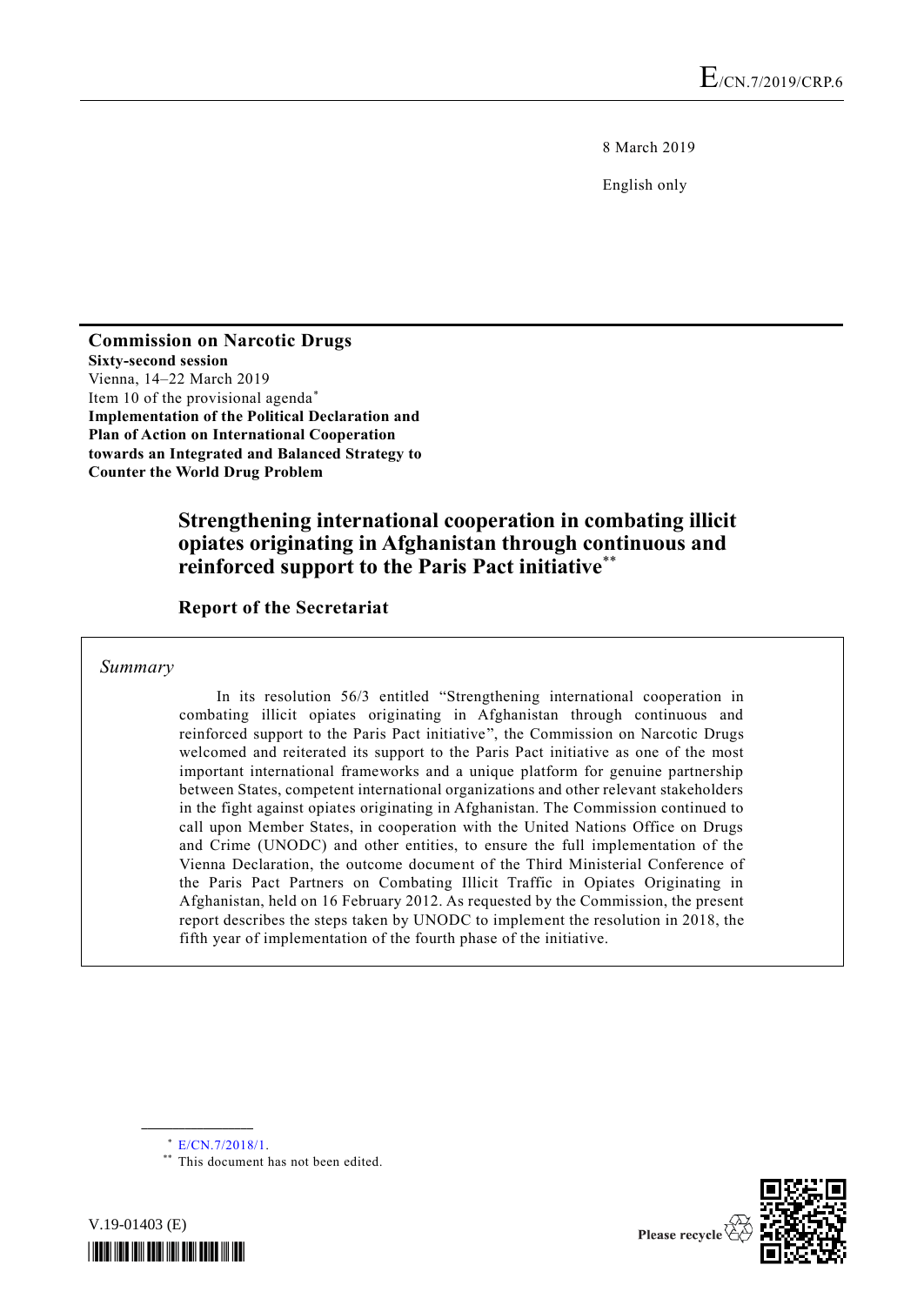## **I. Background**

The Vienna Declaration adopted at the Third Ministerial Conference of the Paris Pact Partners on Combating Illicit Traffic in Opiates Originating in Afghanistan, held in February  $2012$ ,<sup>1</sup> is a statement of international commitment to act in a balanced and comprehensive manner against the menace of opiates originating in Afghanistan. In the Declaration, participants prioritized four main areas, also known as pillars, for enhanced cooperation: (a) regional initiatives; (b) financial flows linked to traffic in opiates; (c) preventing the diversion of precursor chemicals; and (d) reducing drug abuse and dependence. The Conference signified an important landmark for the Paris Pact, as partners reaffirmed their common and shared responsibility towards combating opiates. The Vienna Declaration serves as a blueprint for the activities of the Paris Pact partnership and reflects the partnership's commitment to strengthening international and regional cooperation to counter, in a balanced manner, the global challenge and threat that opiates pose to international peace and stability in different regions of the world.

2. In its resolution 56/3 entitled "Strengthening international cooperation in combating illicit opiates originating in Afghanistan through continuous and reinforced support to the Paris Pact initiative", the Commission on Narcotic Drugs recognized the initiative's importance as one of the most significant international frameworks and a unique platform for genuine partnership between Member States, competent international organizations and other relevant stakeholders in the fight against opiates originating in Afghanistan. <sup>2</sup>

3. The Paris Pact has two dimensions. The first is the partnership itself, made up of 58 countries and 23 organizations, including the United Nations Office on Drugs and Crime (UNODC). The partnership is responsible for defining priorities and implementing measures in line with the Vienna Declaration, based on the principle of shared responsibility. The second dimension is the global programme established by UNODC on behalf of the partnership to provide coordination support through the programme's three components developed during the preceding phases: the consultative mechanism, the research and liaison officer network, and information management. The programme facilitates the initiative's intergovernmental process of dialogue on opiates. Currently, the fourth phase of the programme is under way.

4. The Paris Pact partnership continues to play a pivotal role as a global advocacy platform at the highest political level for concrete action aimed at reducing the traffic in opiates, the cultivation of opium poppy and the production and global consumption of opiates by prioritizing technical assistance. The strategy of the partnership is adapting to reflect ongoing shifts and trends along opiate trafficking routes.

5. The Paris Pact is the only global cooperation mechanism dedicated to illicit opiates. The Paris Pact, whose efforts have been recognized by the Security Council in resolutions  $2274$  (2016),  $2344$  (2017) and  $2405$  (2018), serves to identify counternarcotics priorities and highlight efforts taking place to combat opiate trafficki ng along the major routes.

6. The magnitude of the illicit opiate market is one of the most significant international policy challenges faced today. Health and security threats posed by record high production of opiates call for enhanced coordinated responses by Members States along the supply chain. As increased profits are generated by the record production of opiates, the expansion of the global opiate market requires close monitoring especially regarding the profits derived from drug trafficking and related illicit financial flows.<sup>3</sup> The 2018 Geneva Conference on Afghanistan Joint Communiqué underscored the continuing challenges of the expanding illicit economy in Afghanistan to sustainable development, peace and security.

**\_\_\_\_\_\_\_\_\_\_\_\_\_\_\_\_\_\_**

<sup>1</sup> See [E/CN.7/2012/17.](http://undocs.org/E/CN.7/2012/17)

<sup>2</sup> See [E/CN.7/2013/14.](http://undocs.org/E/CN.7/2013/14)

<sup>3</sup> World Drug Report 2018.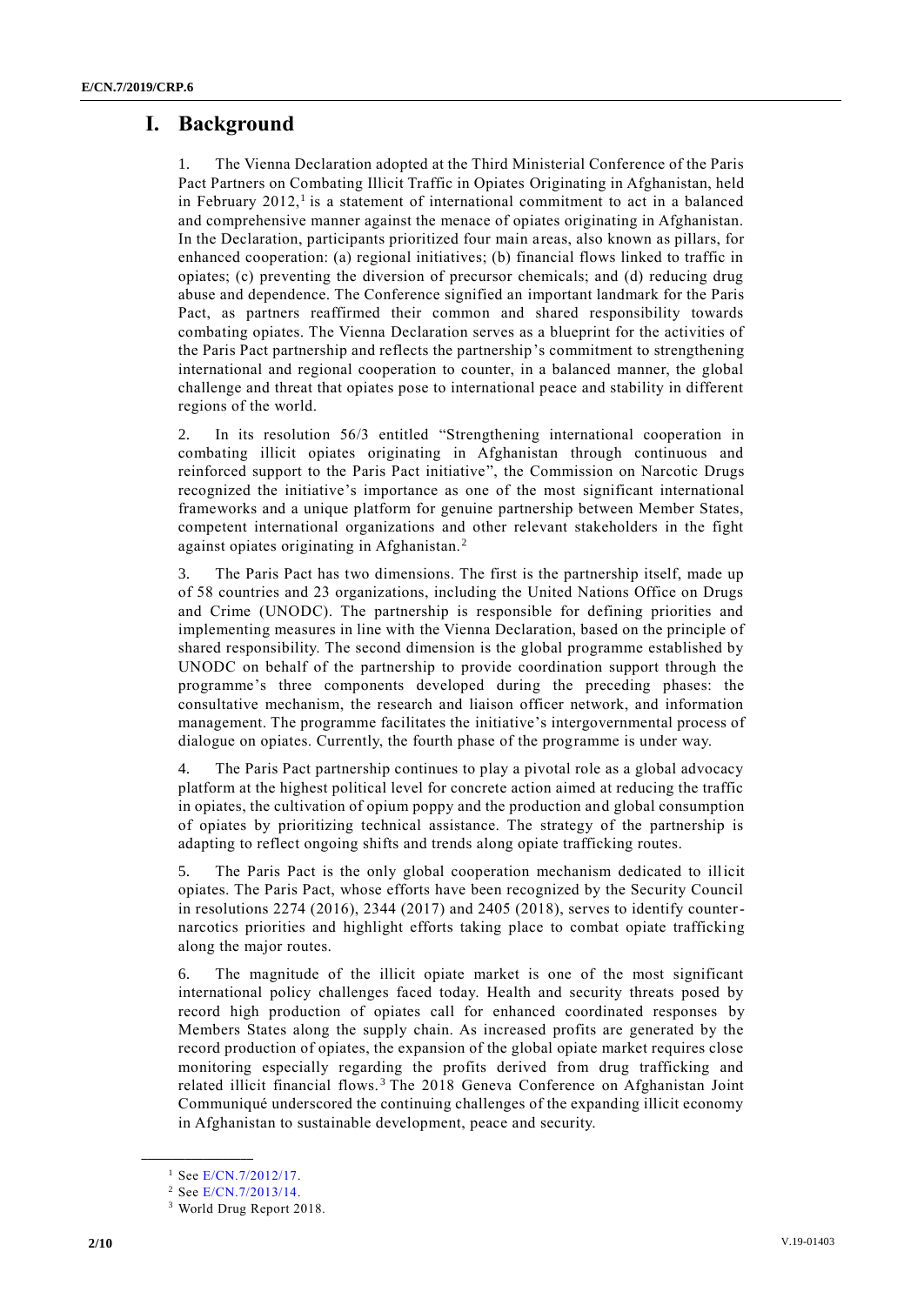7. Concerted efforts, political will, cooperation and the support of the international community are needed to articulate mutually reinforcing responses and effective counter-narcotics measures. Intensified efforts are needed to address the nexus between transnational organized crime and narcotics to counter challenges to security and development in the region. In that context, the Paris Pact remains a vital international mechanism. Further relevant frameworks in the area of drug control and regional cooperation are the Heart of Asia-Istanbul Process on Regional Security and Cooperation for a Secure and Stable Afghanistan and other initiatives led by Paris Pact partners.

8. The support of the Paris Pact partnership for the four pillars of the Vienna Declaration is linked to the Sustainable Development Goals and their targets.<sup>4</sup> Under the Global Programme, the 81 members of the partnership receive assistance in prioritizing their support in line with the targets of the Sustainable Development Goals. The pillars of the Vienna Declaration are particularly relevant to the targets of Sustainable Development Goal 3 (To ensure healthy lives and promote well-being for all at all ages), Sustainable Development Goal 5 (To achieve gender equality and empower all women and girls) and Sustainable Development Goal 16 (Promote peaceful and inclusive societies for sustainable development, provide access to justice for all and build effective, accountable and inclusive institutions at all levels).

9. The Vienna Declaration is the framework for the partnership's response to the international commitments aimed at countering traffic in narcotic drugs and addressing links with other forms of organized crime. The Vienna Declaration supports the operational recommendations outlined in the outcome document of the thirtieth special session of the General Assembly, entitled "Our joint commitment to effectively addressing and countering the world drug problem".<sup>5</sup>

## **II. Status of implementation of Commission resolution 56/3**

## **A. Strategic and expert-level dialogue**

10. The priorities set under Paris Pact policy, the resulting outcomes and the discussions conducted at the operational level continue to highlight the necessity of keeping a sustained response to trends in trafficking along the Balkan, northern and southern routes. Developments along those routes underline the importance of cooperation among countries, regions and organizations.

11. In its current, fourth phase, the Paris Pact initiative is active in four areas, also known as action areas. The Paris Pact: (a) functions as a forum for global dialogue; (b) adapts responses to evolving threats along opiate trafficking routes; (c) enables the promotion of good practices; and (d) enhances the formulation of evidence -based policy and strategy formulation.

### **Global dialogue**

**\_\_\_\_\_\_\_\_\_\_\_\_\_\_\_\_\_\_**

12. On 14 March 2018, the Paris Pact Coordination Unit organized a High-level Side Event within the margins of the 61st Session of the Commission on Narcotic Drugs, sponsored by France, the Islamic Republic of Afghanistan, the Russian Federation and the United States of America. Speakers stressed the need for strengthening regional and international cooperation based on the principle of shared responsibility as promoted under the banner of the Paris Pact. The event was an opportunity to reaffirm partners' commitment to engage and support efforts at both the political and technical level within Afghanistan, the region and beyond in tackling opiates.

13. The fourteenth Policy Consultative Group meeting has held in Vienna, Austria on 12 and 13 June 2018. The meeting brought together 80 participants from

<sup>4</sup> See General Assembly resolution [70/1.](http://undocs.org/A/RES/70/1)

<sup>5</sup> General Assembly resolution S-30/1, annex.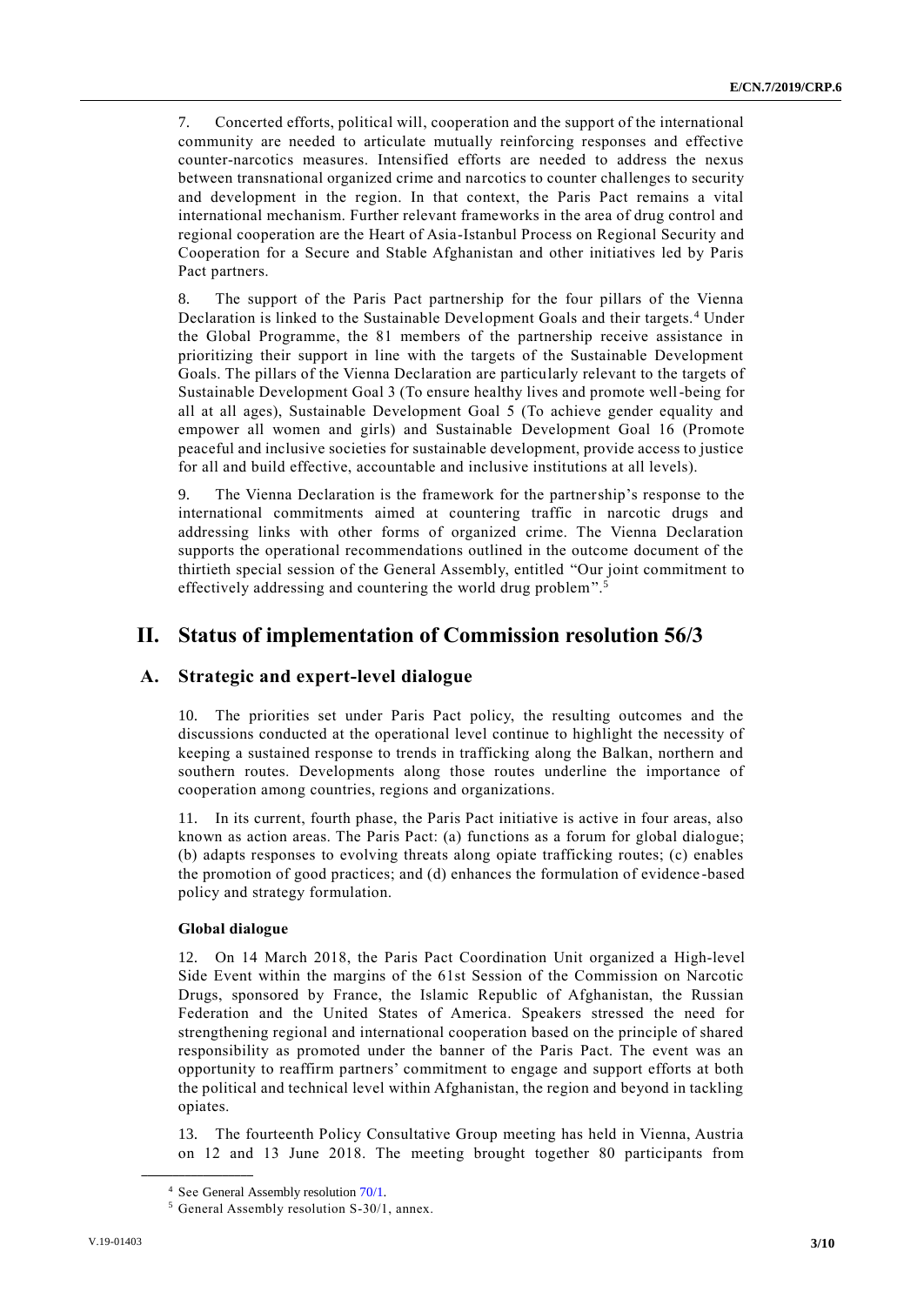27 countries and 13 organizations and was co-chaired by UNODC Representative in Afghanistan and Deputy Minister of Counter Narcotics of the Islamic Republic of Afghanistan*.* The recommendations put forward by the four expert working group meetings implemented in 2017 and 2018 on all four thematic pillars of the Vienna Declaration were considered and approved.

14. The outcomes of the meeting included a majority consensus on the uniqueness and relevance of the Paris Pact as a global coordination mechanism for maintaining international commitment towards tackling the global threat of opiates and strengthening interregional connectivity, cooperation and information-sharing.

15. Partners reaffirmed the ongoing validity of the Vienna Declaration and its four-pillar architecture, which supports the Sustainable Development Goals and embodies the partnership's commitment and shared responsibility to respond to the global challenges posed by opiates to international peace, security and development. Partners noted that any amendments to the Vienna Declaration including the name or scope of the Paris Pact's mandate would necessitate further discussion and possible endorsement at Ministerial level.

16. A key outcome of the event was the renewed commitment by partners on the necessity to engage and support political and technical level efforts on opiates within Afghanistan, the region and beyond. Partners were encouraged to come forward as potential hosts for the 2018 and 2019 expert meetings, bearing in mind the three-month minimum period and prerequisite funding required to prepare for an expert meeting.

17. The meeting of the expert working group on "Comprehensive Approach to Drug Treatment and Care: International Standards and Quality Assurance Systems" relating to the fourth pillar of the Vienna Declaration on "Drug Prevention and Health", was hosted in Bishkek, Kyrgyzstan on 25 and 26 April 2018 by the European Union Action Against Drugs and Organised Crime (EU-ACT) project and the Central Asian Drug Action Programme (CADAP). The meeting brought together 41 participants representing 12 countries and 7 international organizations. Participants reviewed gaps, priorities, opportunities and limitations in strengthening the capacity of the system of drug treatment and care. They also looked at the International Standards for the Treatment of Drug Use Disorders and conducted a situational analysis of drug treatment services in select Paris Pact partners countries.

18. The meeting of the high-level expert working group on regional cooperation (the first pillar of the Vienna Declaration), was hosted by the Shanghai Cooperation Organization. The meeting was held in Beijing, the People's Republic of China on 13, 14 and 15 November 2018 and was attended by 70 participants, representing 19 countries and 10 international organizations. Participants discussed the potential and capability of law enforcement cooperation organizations and centres assisting Paris Pact partner States in facilitating the exchange of criminal intelligence and coordination of long-term multilateral operations. Participants highlighted the importance of utilizing specialized and new training techniques, methods and best practices in the design of training programmes. The experts also reviewed trends and patterns in the production of, trafficking in and demand for opiates.

19. In Beijing, the partnership reaffirmed their political commitment to the valuable work carried out under the Paris Pact and called for a strengthened role for the Central Asian Regional Information and Coordination Centre (CARICC), Shanghai Cooperation Organization (SCO), European Police Office (Europol), the International Criminal Police Organization (INTERPOL) and other key regional organizations in the coordination of strategic and operational matters related to combating the opiate threat. Participants at the meeting also called upon the organizations to report on progress made, including the development and implementation of operations that support the eight recommendations at the next expert and Policy Consultative Group meetings.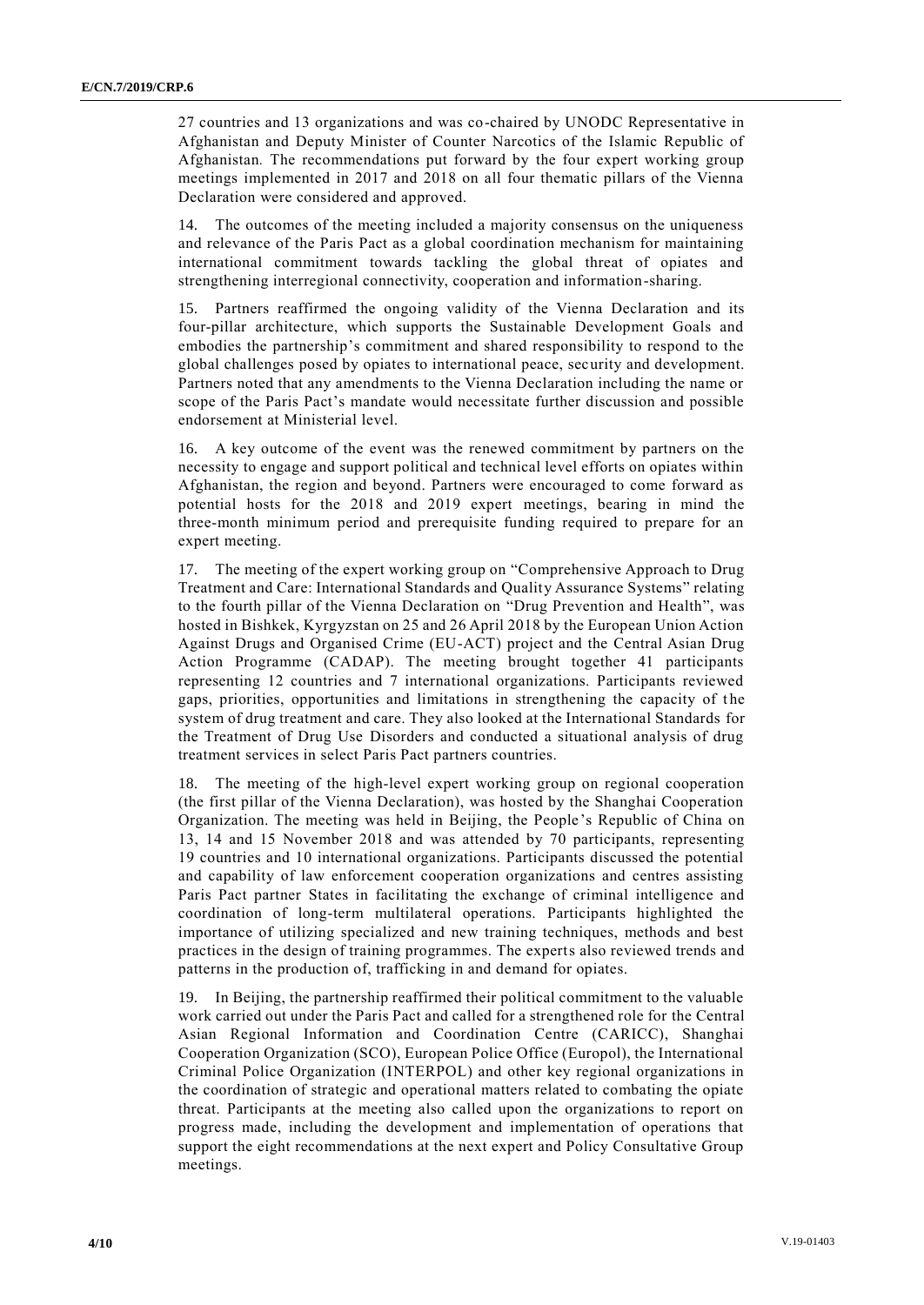20. The recommendations put forward by the "Drug Prevention and Health" themed expert working group held in Bishkek, were endorsed at the fourteenth Policy Consultative Group meeting. The recommendations put forth by the expert meeting held in Beijing, will be considered for endorsement at the fifteenth Policy Consultative Group meeting.

### **Promoting good practices**

21. At the expert meeting on Comprehensive Approach to Drug Treatment and Care held in Bishkek, participants exchanged views and information on existing quality assurance mechanisms including mechanisms for credentialing and licensing with the objective of establishing a national quality assurance mechanism based on the International Standards for the Treatment of Drug Use Disorders. Taking into account best practices in the regions of West and Central Asia, discussions underscored the importance of sustainable strategies to improve drug treatment service for opiate us ers in line with the International Standards for the Treatment of Drug Use Disorders including identifying steps to enhance multilateral cooperation for promoting sustainable strategies.

22. In Beijing, the expert meeting on regional cooperation called for the review and replication where possible, of best practices of effective cooperation between law enforcement and prosecutorial bodies at national, regional and interregional level in investigating complex drug-related cases. The experts also participated in an experience-sharing visit to two law enforcement facilities under the Ministry of Public Security of the People's Republic of China; the Anti-Terrorism Centre of the Main Directorate of Public Security of the City of Beijing and the Control Centre of Fentai District Security.

### **Enhancing evidence-based policy and strategy formulation**

23. At the Policy Consultative meeting, partners emphasized the continued necessity to improve the availability of data and information to enable informed responses by the partnership on the opiate threat.

## **B. Update on the UNODC Paris Pact programme**

24. Through its Paris Pact Coordination Unit, UNODC acts as the coordinator for the Paris Pact partnership and supports it in realizing its goals. During the reporting period, the UNODC Paris Pact programme continued facilitating the Paris Pact's intergovernmental process by supplying information to partners about the threat posed by illicit opiates and promoting and facilitating activities under the Paris Pact initiative, thereby linking policy and operational elements. The programme is an overarching, inter-thematic and interregional coordination mechanism aimed at institutionalizing partnerships. During the reporting period, the programme, and by extension the UNODC Paris Pact Coordination Unit, has provided coordination support, interfaced with partners, facilitated the sharing of information and reported on partnership priorities.

25. The UNODC Paris Pact programme aims to bring together all UNODC operational capacity at the global, regional and country levels, taking into consideration the outlook and goals of the programme, in particular the identification of priorities for action and the formulation of recommendations at expert meetings.

26. The results of the midterm in-depth evaluation (September 2017 to February 2018), managed by the Independent Evaluation Unit were presented to the partnership at the Reconvened Policy Consultative Group meeting held on 8 March 2018 in Vienna. A detailed discussion on the way forward for the Programme took place at the policy consultative group meeting held in June 2018. The evaluation exclusively addressed the programme dimension of the Paris Pact specifically designed to support the implementation of the Vienna Declaration.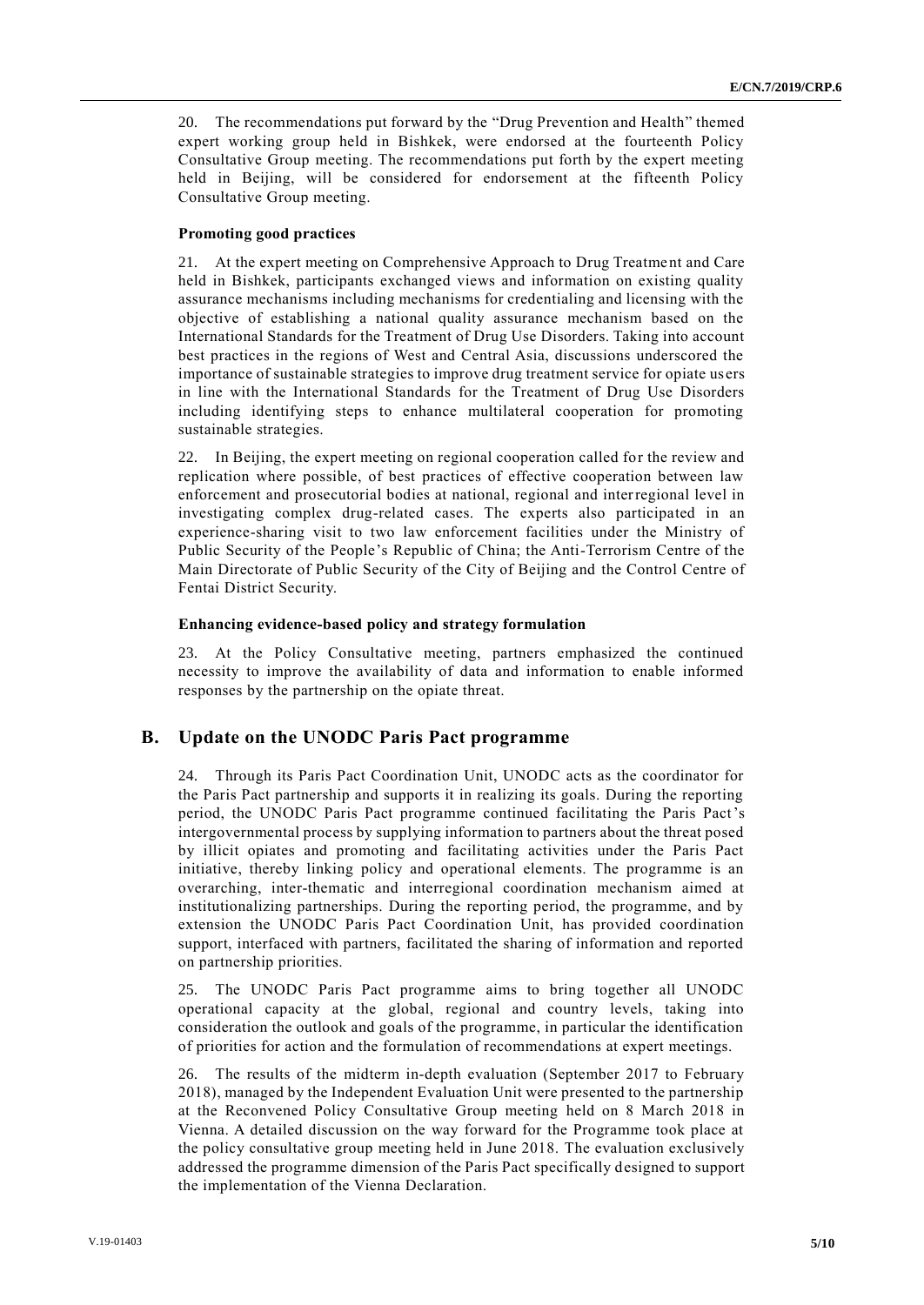27. Together, the expert and policy meetings make up the first component of the UNODC Paris Pact programme, the consultative mechanism. The two other components are the field-based research and liaison officer network, and information management.

### **Consultative Mechanism**

Through its first component, the consultative mechanism, the UNODC Paris Pact programme fosters dialogue among the 81 partners that make up the Paris Pact initiative by coordinating expert and policy meetings where priorities for partnership implementation are identified and endorsed. One of the objectives of the programme is to facilitate the comparative advantage of UNODC in leveraging is the collective will of the partnership to streamline responses to the opiate threat.

The UNODC Paris Pact Coordination Unit, through the Paris Pact Coordinator, facilitates processes and reinforces the extensive information-sharing and communication systems already in place for the partners.

30. Responding to the call made by the partnership at the fourteenth Consultative Group Meeting to prioritize existing Paris Pact expert recommendations to hone their operational focus and to explore strengthening the role of regional organizations in facilitating their implementation, a new pilot expert meeting modality placing focus on the identification and implementation of key recommendations from previous meetings was implemented at the Beijing expert meeting. The expert recommendation stocktaking exercise aims to align with the Paris Pact partner driven "gap analysis" process. Changes to the structure of expert meetings may be triggered by the recommendation prioritization exercise depending on the application to each thematic area of the Vienna Declaration. The process will continue to evolve in 2019.

31. Following partner discussions at the policy meeting and as part of the implementation of the midterm evaluation recommendations, the Paris Pact Programme participated in the fifty-third session of the Subcommission on Illicit Drug Traffic and Related Matters in the Near and Middle East held in Baku, Azerbaijan, on November 19 through 23, 2018. The meeting provided an opportunity to foster information-sharing across drug trafficking routes and promote synergies between the activities of the Heads of National Drug Law Enforcement Agencies (HONLEAs) and the Paris Pact. This advocacy was especially relevant to linking the outcomes of Paris Pact expert meetings with the HONLEA process. This new form of connecting partners and information along major illicit drug trafficking routes, complements the efforts initiated one week before at the Paris Pact High-Level meeting held in Beijing with regard to the implementation of the programme 's evaluation findings to strengthen follow-up of expert recommendations.

### **Research and Liaison Officer Network**

32. During the reporting period, the network of research and liaison officers, serving as the second component of the programme, continued to function as the primary point of contact in the field for the Paris Pact with respect to the four pillars of the Vienna Declaration in support of the consultative mechanism and as a complement to the UNODC Paris Pact Coordination Unit. Research and liaison officers were based in select UNODC field offices along the northern and Balkan trafficking routes, operating under the supervision of the Paris Pact Coordinator.

33. The network continued to submit reports, which reflected major developments in areas relevant to the Paris Pact in line with the four pillars of the Vienna Declaration, and to facilitate other UNODC programmes covering a variety of inter-thematic issues, thereby supporting the implementation of the Vienna Declaration.

34. Research has been instrumental in creating an evidence base for action beyond the country level and in providing the Paris Pact partnership with strategic information. In countries where the Paris Pact has invested in research, there is more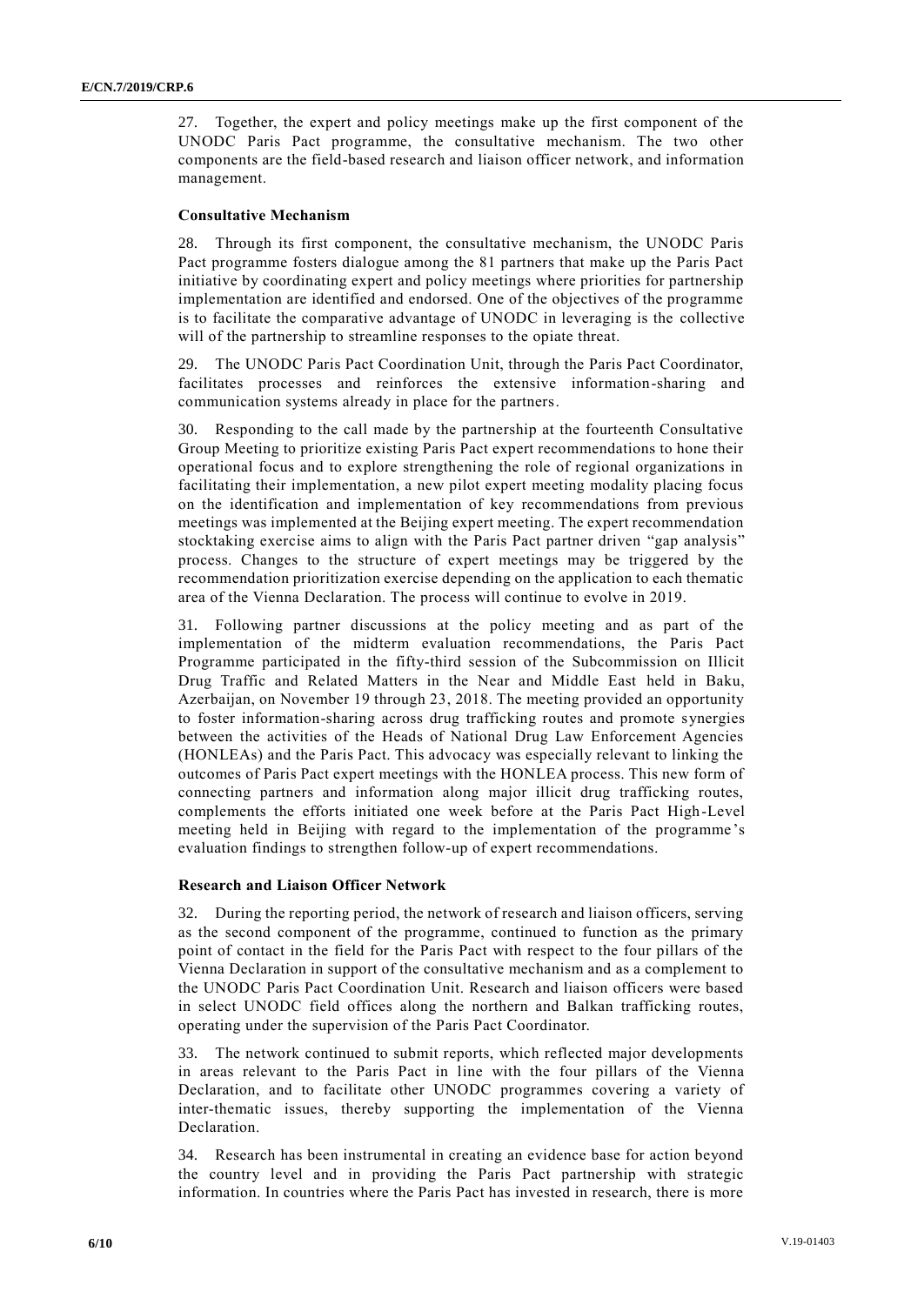capacity for examining the national, regional and international dimensions of drug trafficking and for mapping drug trafficking routes and their branches.

35. During the reporting period, the network of research and liaison officers of the UNODC Paris Pact programme provided assistance to Member States on the completion of global UNODC surveys as part of the mandated annual data -collection effort of UNODC.

36. The research and liaison officers located in Serbia and the Republic of North Macedonia acted as regional focal points supporting the project "Measuring and assessing organized crime in the western Balkans" managed by the Crime Research Section of the Research and Trend Analysis Branch. The officers provided data, liaison and research support to the project based on an agr eed financial integration model in place with the Paris Pact.

37. The 2018 Paris Pact country fact sheets for Central Asia, South-Eastern Europe and countries located in the Caucasus and West Asia, closely aligned with the *World Drug Report* cycle, were made available to Paris Pact partners in February 2019. They included data on national and regional level drug and precursor indicators.

38. The research and liaison officers located in Central Asia collaborated with global, regional and country programme teams of UNODC in delivering specialized training to strengthen the research, analytical and skills capacity of law enforcement practitioners in West and Central Asia. The officers provided training to law enforcement agencies on data collection, mapping and analysis, statistical and spatial analysis and the darknet.

39. In line with the recommendation of the programme evaluation and discussions held at the June policy meeting, partners decided to maintain the research and liaison officer network. The programme will continue to seek further integration of the field network within other research relevant global and regional programmes teams in UNODC. Five out of eight network positions are currently filled due to current programme funding limitations.

### **Information Management**

40. The third component of the programme comprises two parts, the Drugs Monitoring Platform, and an information hub that captures the information management work of the programme. The fluid sharing of information and analysis and the investment in research under the UNODC Paris Pact programme have made it possible to develop the Drugs Monitoring Platform, a system that centralizes information on drug trends and generates national-level data to inform the annual reports questionnaire, as well as the *World Drug Report* and other publications.

41. The Drugs Monitoring Platform is an innovative online tool for collecting, monitoring, mapping and sharing drug-related data. The Platform provides information on the global illicit trade in opiates originating in Afghanistan, the mapping of emerging threats and the identification of illicit drug trafficking routes. The knowledge generated by the Platform can be used to inform evidence -based policymaking. The Platform is a UNODC product jointly managed and funded under the UNODC Paris Pact programme and the Afghan Opiate Trade Project of the Research and Trend Analysis Branch. Operated by the coordination and analysis unit at the UNODC regional office for Central Asia, it supports the global data -collection process within UNODC. During the reporting period, the Drugs Monitoring Platform continued to facilitate the implementation by the Paris Pact partnership of Commission resolution 56/3.

42. During the reporting period, the updating of the Drugs Monitoring Platform continued jointly with the Afghan Opiate Trade Project. There are currently over 200,000 individual drug seizure cases record in the Platform, complete with geo-tagging. Several features contained in the Platform were further enhanced including a geo-mapping of law enforcement training institutions in Europe, West and Central Asia in support of the Global Programme on Building Effective Networks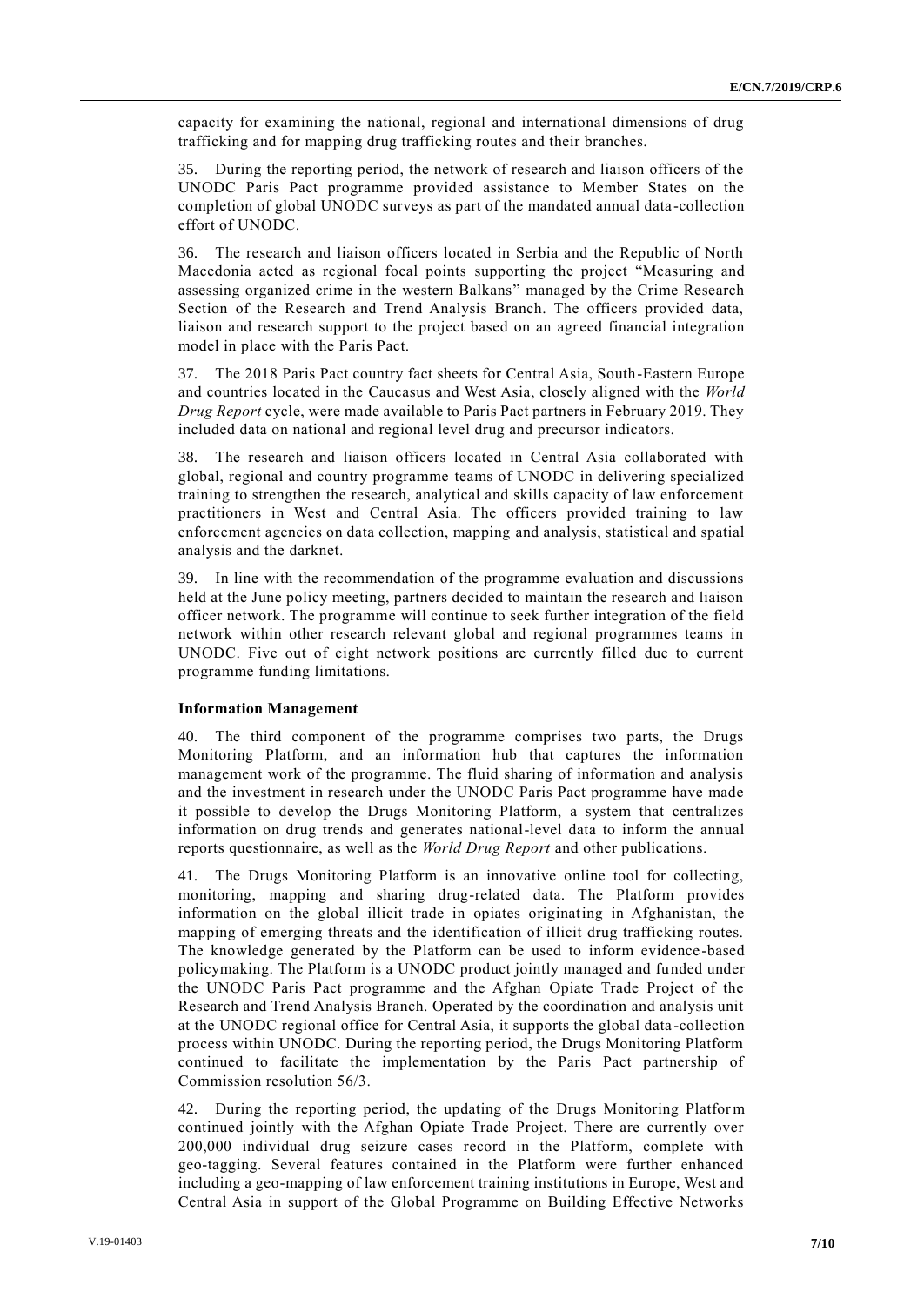against Transnational Organized Crime and a quick access law enforcement directory connected to individual drug seizure cases. The Paris Pact team continues to explore further synergies through the Platform with other UNODC projects and programmes and other stakeholders involved in combating drugs.

43. The UNODC/WHO treatment facility tool function, developed in partnership with the Drug Prevention and Health Branch as launched in 2018. The facility survey tool supports the implementation of the International Standards for the Treatment of Drug Use Disorders and recommendations stemming from the 2016 Pillar IV Paris Pact expert meeting held in Belgrade, Serbia.

44. In support of the implementation of Paris Pact expert recommendations on strengthening cross-border cooperation and regional initiatives, the UNODC law enforcement training database, is a new feature implemented within the Platform, established at the request and under the oversight of the Regional Section for Europe, West and Central Asia in cooperation with the Regional Office for Central Asia. The UNODC database was established with the objective of enhancing coordination and strengthening the oversight and sustainability of all law enforcement training activities conducted in Europe, West and Central Asia. The projects contained within the database are implemented under the frameworks of the Regional Programme for Afghanistan and Neighbouring Countries and the Country Programme for Afghanistan and is supported by the "Trilateral Cooperation between Japan, Russia and UNODC".

45. In support of the recent programme evaluation, the programme is developing together with the Research and Trend Analysis Branch, a midterm strategy to further harness the potential and effectiveness of the platform, ensure its expansion while identifying cost-sharing mechanisms to secure sustainable funding for the platform. A series of actions are foreseen including a comprehensive upgrade of the Platform. A stronger Platform will better inform patterns and trends on illicit drugs. To complement the midterm strategy being developed, the work of the research and liaison officer network will be refocused to reinforce the network's contributions to the Drugs Monitoring Platform. A new cost-sharing plan between the programme and the Afghan Opiate Trade Project went into effect in February 2019 to support the Platform as a common information system. Upgrading the Drugs Monitoring Platform from a tool serving mainly the Research and Trend Analysis Branch and the Paris Pact to one meeting the needs of multiple stakeholders reinforce the "One UNODC" approach.

46. During the reporting period, the longer-term migration of the Platform to servers at United Nations Headquarters in New York strategically led by the UNODC Paris Pact programme was ongoing.

47. In line with discussions at the June policy meeting and the recommendations of the Programme evaluation, partners decided to transform ADAM, the Automated Donor Assistance Mechanism into a secure information hub comprised of detailed information on the Paris Pact and related events. The Programme is currently reviewing options regarding the development of a simpler and cheaper system.

## **C. Synergies**

### **1. Paris Pact partnership**

48. The Paris Pact initiative is open to all interested countries and organizations. The initiative is particularly useful as a mechanism for dialogue and for the exchange of best practices.

49. The programme further supported the work of the Consultative Mechanism through its continued advocacy and coordination function, by providing space for the multiple operational initiatives and programmes put in place by UNODC and its partners to address opiates, to make use of the political momentum generated by the Paris Pact.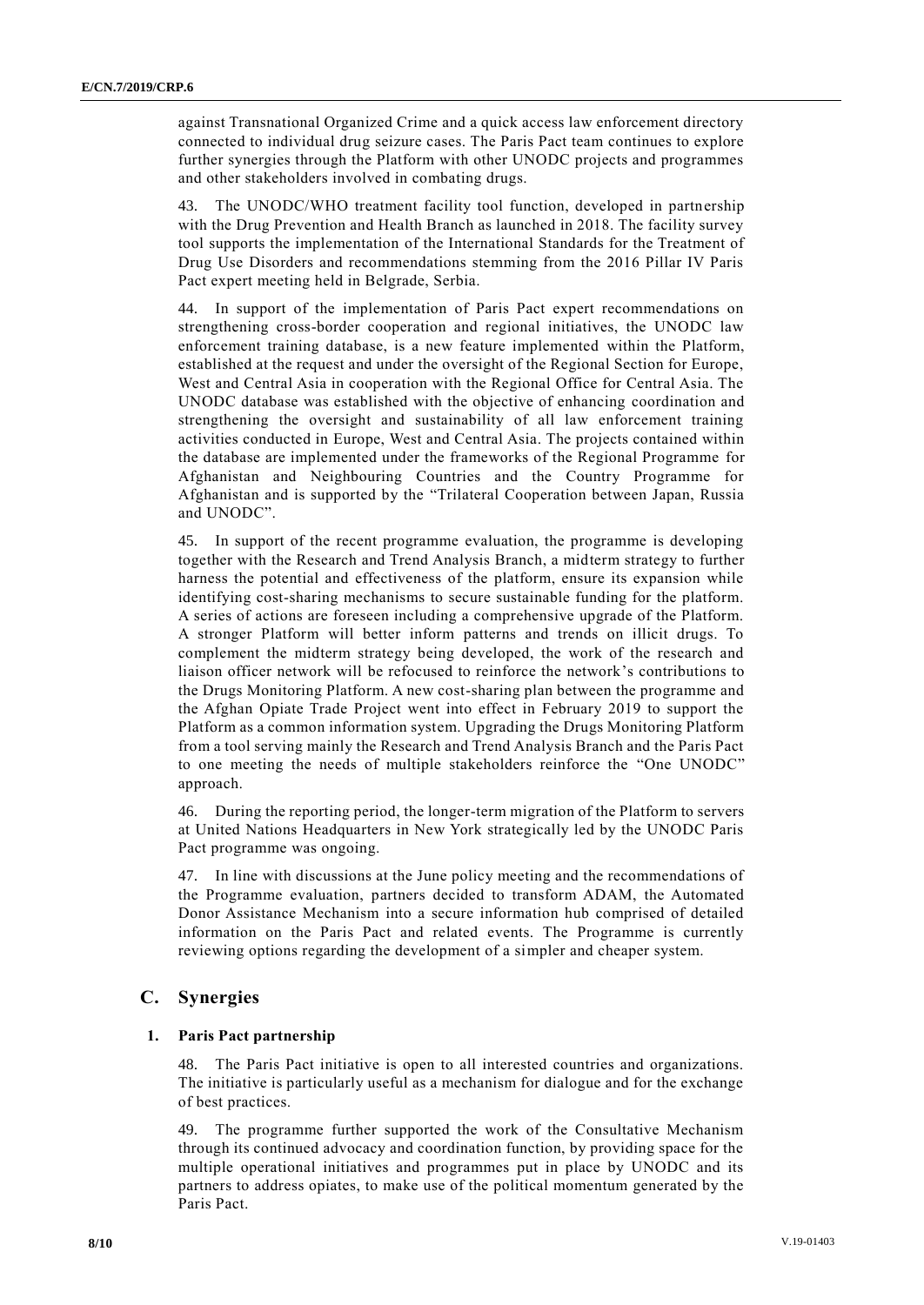50. During the reporting period, the initiative gained further importance thanks to strengthened partnerships with organizations other than UNODC. In Beijing the partnership called for intensified collaboration with the Central Asian Regional Information and Coordination Centre (CARICC), Shanghai Cooperation Organization (SCO), European Police Office (Europol), the International Criminal Police Organization (INTERPOL) and other key regional organizations in the coordination of strategic and operational matters related to combating the opiate threat. Strengthened cooperation also continued with the European Union through the European Union Action Against Drugs and Organised Crime (EU-ACT) project as well as the Central Asian Drug Action Programme through the hosting of a Paris Pact expert meeting (CADAP).

51. Throughout the fourth phase of the Paris Pact initiative, newly emerging routes, patterns and trends in opiate trafficking posed ongoing and new challenges, requiring the partnership to adjust accordingly, broadening the geographical coverage of the Paris Pact.

52. The strategic priorities of the Paris Pact defined at the Policy Consultative Group meeting are operationalized as part of the multiple programmes, funds, and projects delivered by members of the partnership, including UNODC.

### **2. UNODC**

53. The primary functions of the UNODC Paris Pact programme are to facilitate political dialogue, institutionalize partnerships, foster the development of strategic priorities by the partnership and mobilize the appropriate comparative advantage of multiple UNODC interventions to align support by UNODC as a whole for implementing the four pillars of the Vienna Declaration.

54. Paris Pact partners through the midterm evaluation underscored the successful facilitation role of the programme with demonstrated results in terms of strengthening interregional connectivity, cooperation, information-sharing, promoting operational responses within the international community in combating the opiate threat and increasing the availability of drug-related data along major trafficking routes from Afghanistan.

55. The Paris Pact programme contributes to the implementation of the "One UNODC approach" adopted by UNODC by coordinating UNODC programme teams' engagement in the Consultative Mechanism. The progress of the expert-level dialogue continues to be largely driven by the active involvement of UNODC thematic lead experts specialized in the four pillars of the Vienna Declaration. The experts provide technical guidance to the expert working groups at all stages of implementation, including the development of meeting recommendations.

56. More specifically, the UNODC Paris Pact programme closely interacts with UNODC at the global, regional and country levels to comprehensively cover the range of themes reflected in the Vienna Declaration, including through the Regional Section for Europe and for West and Central Asia (through the regional programme for Afghanistan and neighbouring countries, the regional programme for South-Eastern Europe and the programme for Central Asia), the Justice Section (through the Maritime Crime Programme), the Organized Crime and Illicit Trafficking Branch (through its Implementation Support Section and that Section's global Container Control Programme and Global Programme on Building Effective Networks against Transnational Organized Crime; and through the Cybercrime and Anti-Money-Laundering Section and that Section's Global Programme against Money-Laundering, Proceeds of Crime and the Financing of Terrorism), the Drug Prevention and Health Branch (through its Prevention, Treatment and Rehabilitation Section and all that Section's global programmes), and the Research and Trend Analysis Branch (through its Drugs Research Section and the Afghan Opiate Trade Project, the Laboratory and Scientific Section, the drugs and data development unit and the Crime Research Section through the project "Measuring and assessing organized crime in the western Balkans").